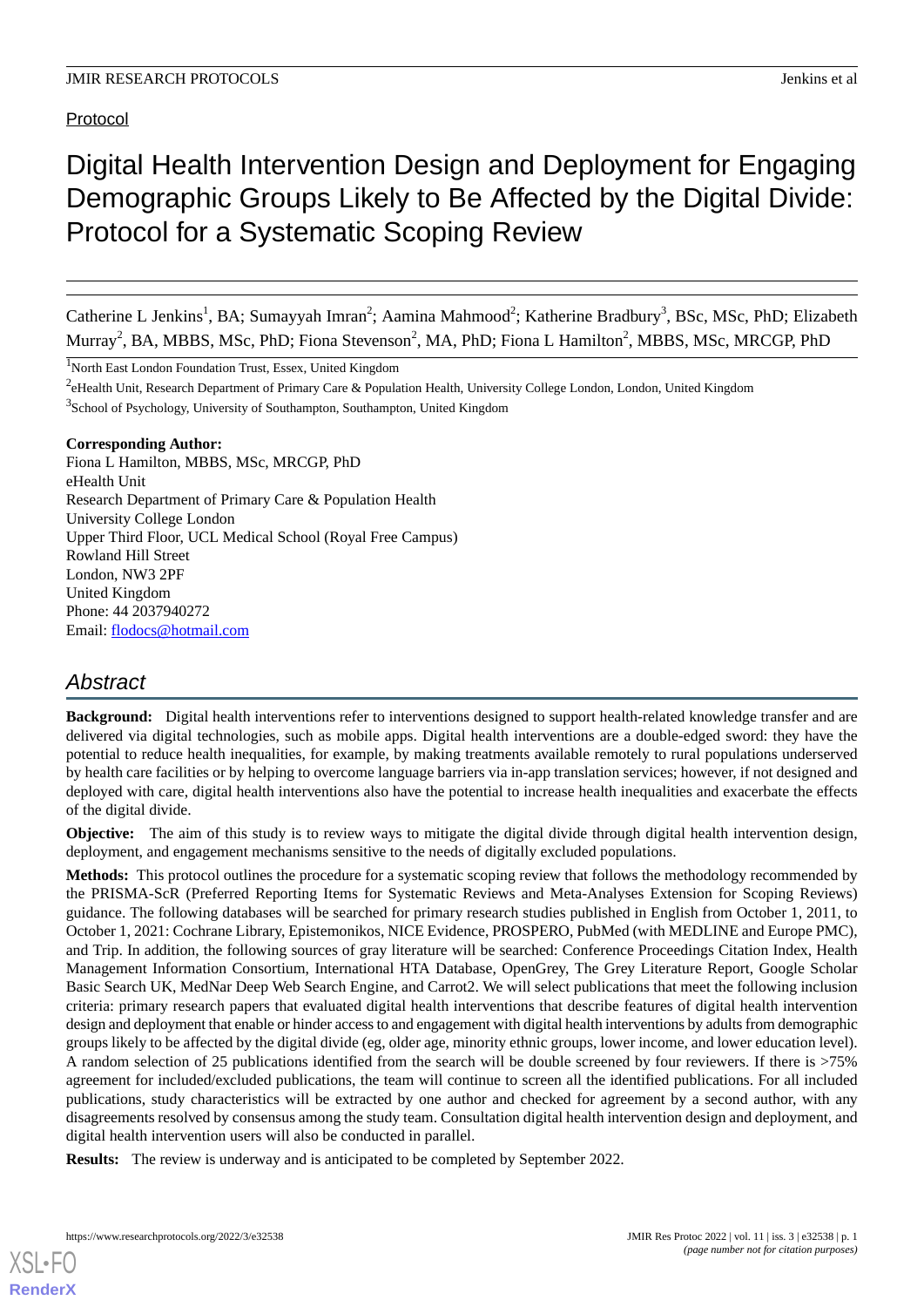**Conclusions:** The results will have implications for researchers and policy makers using digital health interventions for health improvement peripandemic and post pandemic, and will inform best practices in the design and delivery of digital health interventions.

#### **International Registered Report Identifier (IRRID):** PRR1-10.2196/32538

(JMIR Res Protoc 2022;11(3):e32538) doi: [10.2196/32538](http://dx.doi.org/10.2196/32538)

### **KEYWORDS**

digital divide; digital health interventions; DHIs; eHealth; digital health literacy; health inequalities; health inequities; mHealth; mobile health

# *Introduction*

# **Background**

The COVID-19 pandemic has accelerated widespread adoption of digital health interventions internationally. This rapid shift to digital delivery has laid bare the impact of pre-existing and emerging systemic health inequalities on communities most in need of accessible health care, specifically people from ethnic minority backgrounds, people from lower socioeconomic backgrounds, older people (aged  $\geq 65$ ), and people living with disabilities [\[1](#page-6-0),[2\]](#page-6-1). Belonging to one or more of these groups (intersectionality) is a risk factor for experiencing more severe illness and mortality [\[3](#page-6-2)]. These same groups are likely to make up a large proportion of people vulnerable to health inequalities regardless of initial illness severity [\[4](#page-6-3)].

Health inequalities have been defined as "the systematic, avoidable and unfair differences in health outcomes that can be observed between populations, between social groups within the same population or as a gradient across a population ranked by social position" [[5\]](#page-6-4), but the term is also used for differences in access to health care, quality of care received, wider determinants of health such as housing and education, and opportunities to lead healthy lives, including differences in risky behaviors such as smoking [\[6](#page-6-5)]. The related term "health inequity" implies a normative judgement about the fairness or otherwise of these differences, "expressing a moral commitment to social justice," as described by Kawachi et al [[7\]](#page-6-6). For this review, we use the term health inequalities.

The digital divide—the gap between populations able to benefit from access to and use of health information and services online and populations unable to take up such opportunities—is a clear example of health inequality and exacerbates the inverse care law [\[8\]](#page-6-7) such that digitally delivered health care runs the risk of excluding the people who could most benefit. This review seeks to address issues of social justice in the digital delivery of health care by providing a comprehensive overview of the literature on strategies to reduce the digital divide through the design and deployment aspects of digital health interventions.

# **The Digital Divide and Digital Health Literacy**

Health literacy and digital literacy are both key determinants of health [\[9\]](#page-6-8). The term digital health literacy (also referred to as eHealth literacy) brings both literacies together to describe the degree to which individuals can access, understand, and apply digitally delivered health information and services to make informed decisions about their health. Importantly, digital

 $XS$  • FO **[RenderX](http://www.renderx.com/)** health literacy extends beyond personal responsibility to encompass the responsibility of digital health systems and services to support and dynamically respond to the digital health literacy skills, and the confidence and motivation to develop such skills, in the populations they serve [\[10](#page-6-9)].

Digital health literacy competence fluctuates depending on context, but a clear link has been demonstrated between low digital health literacy and poor health outcomes [\[11](#page-6-10)]. The accelerated shift to digital health care to comply with social distancing measures arising from COVID-19 heightens the risk of poor health outcomes in digitally excluded groups and further complicates an already complex interplay between intersectionality and digital health literacy as a distributed, or *outsourced*, concept. For example, many older people may have the financial capital to afford digitally enabled devices and data plans but not the skills, motivation, or confidence to engage directly with such technology; instead, they may be reliant on their networks—family members, friends—to navigate digital health care on their behalf [[12](#page-6-11)[,13](#page-6-12)].

Digital health intervention design and deployment therefore need to be proportionate and prioritize those groups most affected by low digital health literacy on both individual and systemic levels via a two-pronged approach: first, to develop patients' skills in accessing, understanding, and using digital health information and services, and second, to develop the digital health literacy responsiveness of the systems and health care professionals (HCPs) supporting digital health intervention deployment in practice. This review will have wider implications for research into digital health interventions and will address:

- The digital divide: How should digital health interventions be designed and deployed to mitigate the digital divide (eg, patient access to WiFi-enabled digital devices or subsidized data plans, the inclusiveness of recruitment methods for studies evaluating digital health interventions, strategies to increase uptake and use of a digital health intervention app by people from demographic groups likely to be affected by the digital divide, or the content of onboarding scripts used by HCPs when introducing patients to a digitally delivered health service)?
- Digital health literacy: How can app design and digital skills training be optimized to reduce digital health inequalities arising from low digital health literacy (eg, integration of user testing into the design process, readability of app content, gamification/social features to engage users, or support for HCPs to train as "digital health champions" as part of improving their own skills)?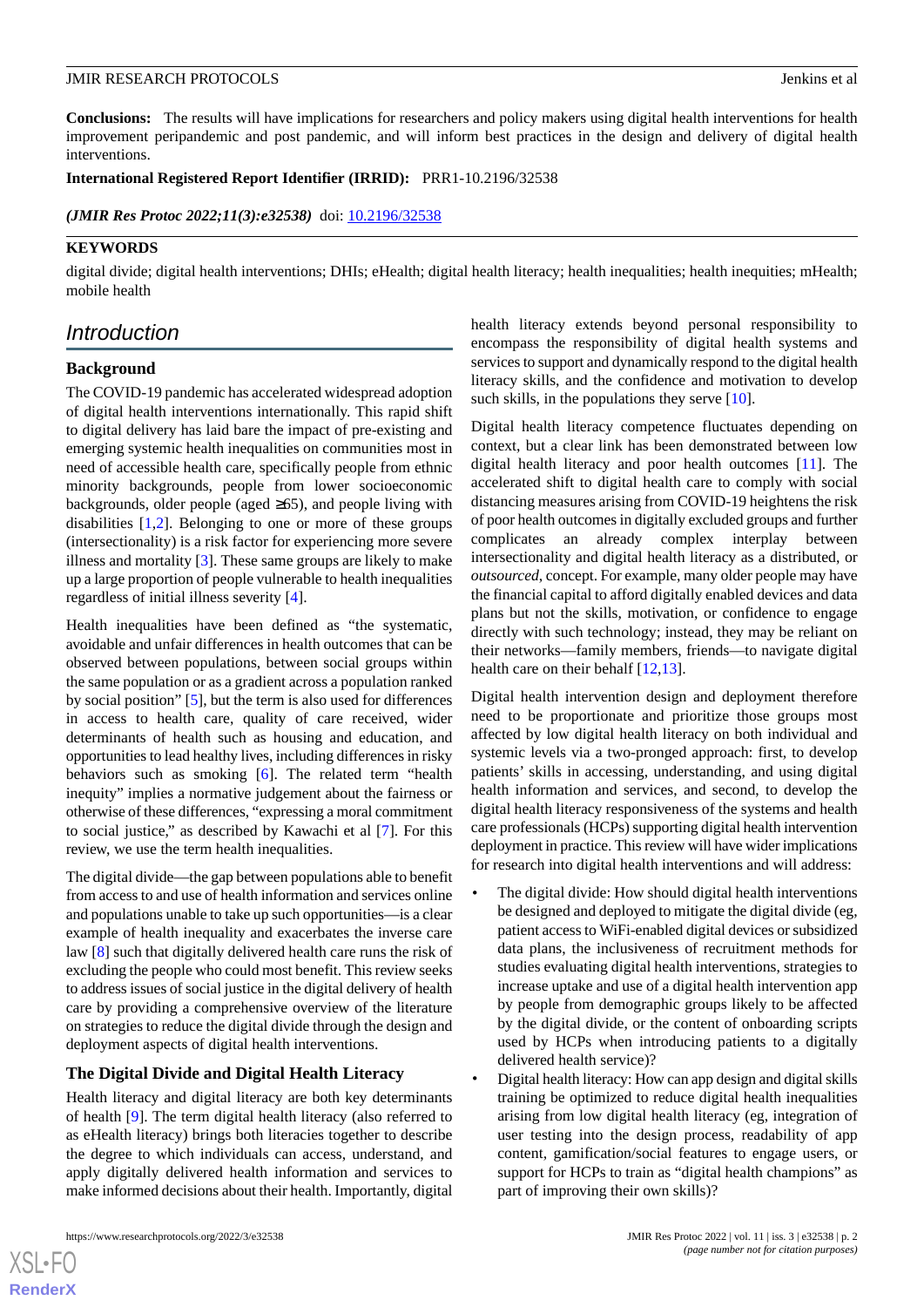#### **Rationale for Conducting a Systematic Scoping Review**

The decision to conduct a systematic scoping review rather than a systematic review is informed by the purpose of scoping reviews, which is to provide a comprehensive picture of the available evidence to guide further research. This purpose is of relevance to the study of digital health interventions because digital health intervention design and deployment is frequently captured in gray literature (eg, charity reports).

This review will be conducted using methods outlined by the Joanna Briggs Institute (JBI) Reviewers' Manual [\[14](#page-6-13)] and will conform to the PRISMA-ScR (Preferred Reporting Items for Systematic Reviews and Meta-Analyses Extension for Scoping Reviews) [\[15](#page-6-14)]. The protocol for this review is based on the JBI framework by Peters et al [\[16](#page-6-15)] with further process updates from Levac et al [[17\]](#page-6-16) and is structured as follows: identification of the review aims and search questions, selection of evidence sources, charting of data extracted from the evidence sources, reporting of results, and consultation with stakeholders (including HCPs, digital health experts, and digital health intervention users). Results from this review will support decision-making when designing and deploying digital health interventions.

health interventions to reduce the digital divide and increase digital health literacy at macro- (national policy), meso- (national program), and micro- (localized or individual) levels [[18\]](#page-6-17). It aims to do this by discovering peer-reviewed qualitative, quantitative, and mixed methods research, and gray literature relevant to mapping the contextual and process factors that enable or hinder engagement with digital health services by people vulnerable to the digital divide and individual or systemic low digital health literacy.

This review will seek to answer the review question, "What features of digital health intervention design and deployment enable or hinder engagement with digital health interventions by people from demographic groups likely to be affected by the digital divide?"

Health interventions are increasingly delivered through digital platforms, and it is important that they do not exacerbate or create health inequalities. Our hypothesis is that existing knowledge in the literature can inform our objective to find ways to bridge the digital divide and improve digital health literacy in underserved groups, for example, through digital health intervention design, development, and deployment.

[Figure 1](#page-2-0) outlines how this review will be conducted.

### <span id="page-2-0"></span>**Review Question**

The purpose of this systematic scoping review is to identify research that reports on the design and deployment of digital





# *Methods*

[XSL](http://www.w3.org/Style/XSL)•FO **[RenderX](http://www.renderx.com/)**

We will follow the methods recommended by the PRISMA-ScR framework [[15\]](#page-6-14).

# **Protocol Registration**

At the time of writing, scoping reviews are ineligible for registration in PROSPERO. For transparency and to enable the systematic scoping review method outlined here to be repurposed for onward research, a summary of the protocol and

any supplementary material will be registered with the Open Science Framework [\[19](#page-6-18)] and assigned a Digital Object Identifier (DOI) for long-term retrieval.

# **Eligibility Criteria**

We will include primary research studies reporting on the design or deployment of digital health interventions that meet the following inclusion criteria.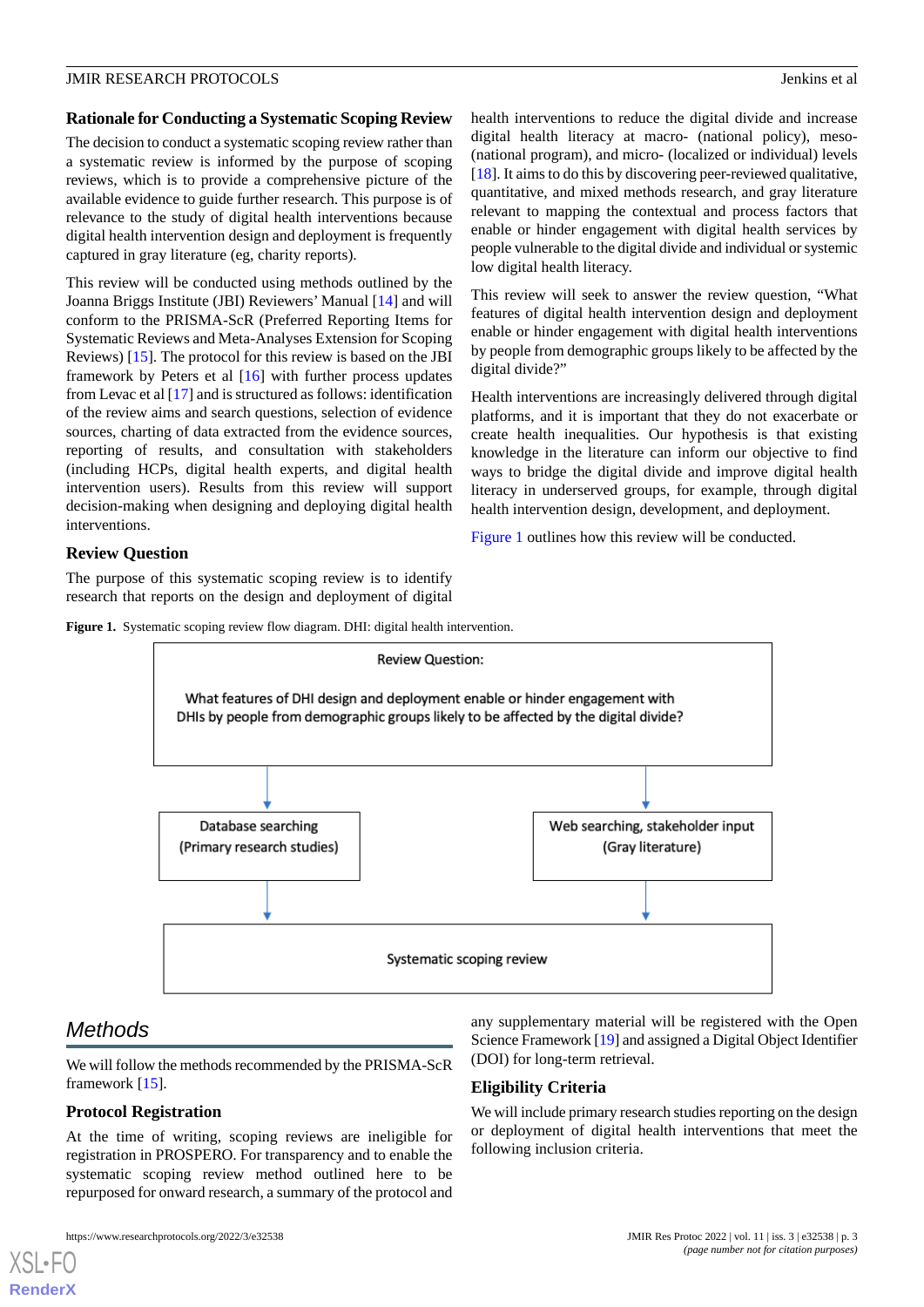### *Population*

Adults from different demographic groups (defined based on gender, age, ethnicity, income, and education) in high-income and low-income countries.

#### *Intervention*

Digital health interventions are defined as any service intended to improve physical or mental health, or to promote health improvement through, for example, lifestyle change delivered digitally (formally or informally), such as via smartphone apps, social media, email, SMS text message, using wearable technologies, video games (eg, for motor or cognitive training), websites, or telehealth (eg, remote consultations) but excluding telemedicine if this consists solely of remote monitoring without any input from the patient [\[15](#page-6-14)].

#### *Comparator*

There may or may not be a comparator, depending on the study design.

#### *Outcome*

The primary outcome of interest is the capacity to mitigate the digital divide and increase digital health literacy either through the digital health intervention itself or its deployment. Health impact is not considered an outcome of interest for this review.

- "Mitigate the digital divide" refers to removing barriers to digital inclusion, for example, an intervention that provides free smartphones or tablets, or low-cost cellular data or WiFi for people with low incomes [\[10](#page-6-9)].
- "Increase digital health literacy" refers to digital skills development [[9\]](#page-6-8), either through the design of the digital health intervention or through programs to deploy the digital health intervention, resulting in higher levels or use or confidence in using the digital health interventions, measured either by interview or self-report (eg, the eHealth Literacy Scale questionnaire [\[20](#page-6-19)] or use data). Changes in these outcome measures suggest that both users and the health professionals administering the digital health intervention are confident in the use of digital resources for safe and sustainable self-management and to promote safe and sustainable self-management.

For the purposes of this review, gray literature covers conference abstracts and proceedings, white papers, and stakeholder reports (eg, by charities with an interest in digital literacy or who promote the health and well-being of people from different demographic groups) that enhance the contextual understanding of the field.

There will be no limitation by geography because lessons from low-income countries could inform strategies to reduce digital health inequities in high-income countries. We will report and interpret data within the context of the country where the study was based.

Limitations will be placed on user population and on study date. The user population will prioritize the marginalized demographics previously outlined; the study date will be limited to post-2011 (for preprint or publication) in recognition of the rapid change of pace in digital health intervention development

[XSL](http://www.w3.org/Style/XSL)•FO **[RenderX](http://www.renderx.com/)**

[[21\]](#page-6-20). No limitations will be placed on the study design or publication status. However, we will limit included studies to those published in English.

Decisions on whether data should be included or excluded from further analysis will be guided by criteria that, in line with a systematic application of scoping review method [\[16](#page-6-15)], will be iteratively refined based on increasing familiarity with the literature under review.

The use of the term digital health intervention is a possible challenge as it covers a range of digital health technologies [\[22](#page-6-21)] and may contribute to an imbalance in this review that favors comprehensiveness over precision. This will be addressed by working closely with information specialists to peer review the preliminary search strategy in line with the PRESS (Peer Review of Electronic Search Strategies) procedure [[23\]](#page-6-22), ensuring a feasible and focused approach that is also flexible enough to be iteratively reworked in response to the results retrieved.

#### **Evidence Sources**

#### *Reviews*

A preliminary search for registered, preprint, or published systematic, scoping, and other review types will be conducted to pilot the search strategy, covering the following databases (via the Ovid interface, where applicable):

- Cochrane Library
- Epistemonikos
- NICE Evidence
- PROSPERO
- PubMed (with MEDLINE and Europe PMC)
- Trip

The preliminary search will provide keywords that can be incorporated into searches across evidence tiers below that of the gold standard represented by reviews. It will also serve to identify Medical Subject Headings (MeSH) and PubMed IDs, which can be inserted into the Yale MeSH Analyzer [[24\]](#page-6-23) to extract further MeSH and to identify keywords to capture preprints not yet indexed with MeSH. A cap of 100 review articles will be applied in cases where unfeasible amounts of hits are retrieved.

Model papers for citation "*pearl-growing*"—papers already identified as highly relevant to this review—will be mined for their keywords and applied as test cases for honing the search strategy. Vernacular search terms will be identified from hand searching, including reference list scanning, forward/backward citation snowballing, and table of contents scanning of relevant journals online, such as the *Journal of Medical Internet Research* and its sister journals.

Further sources for other tiers of evidence include:

- Databases of peer-reviewed primary research (qualitative, quantitative, mixed methods studies):
	- CINAHL
	- **EMBASE**
	- PsycINFO
	- OTseeker
	- PubMed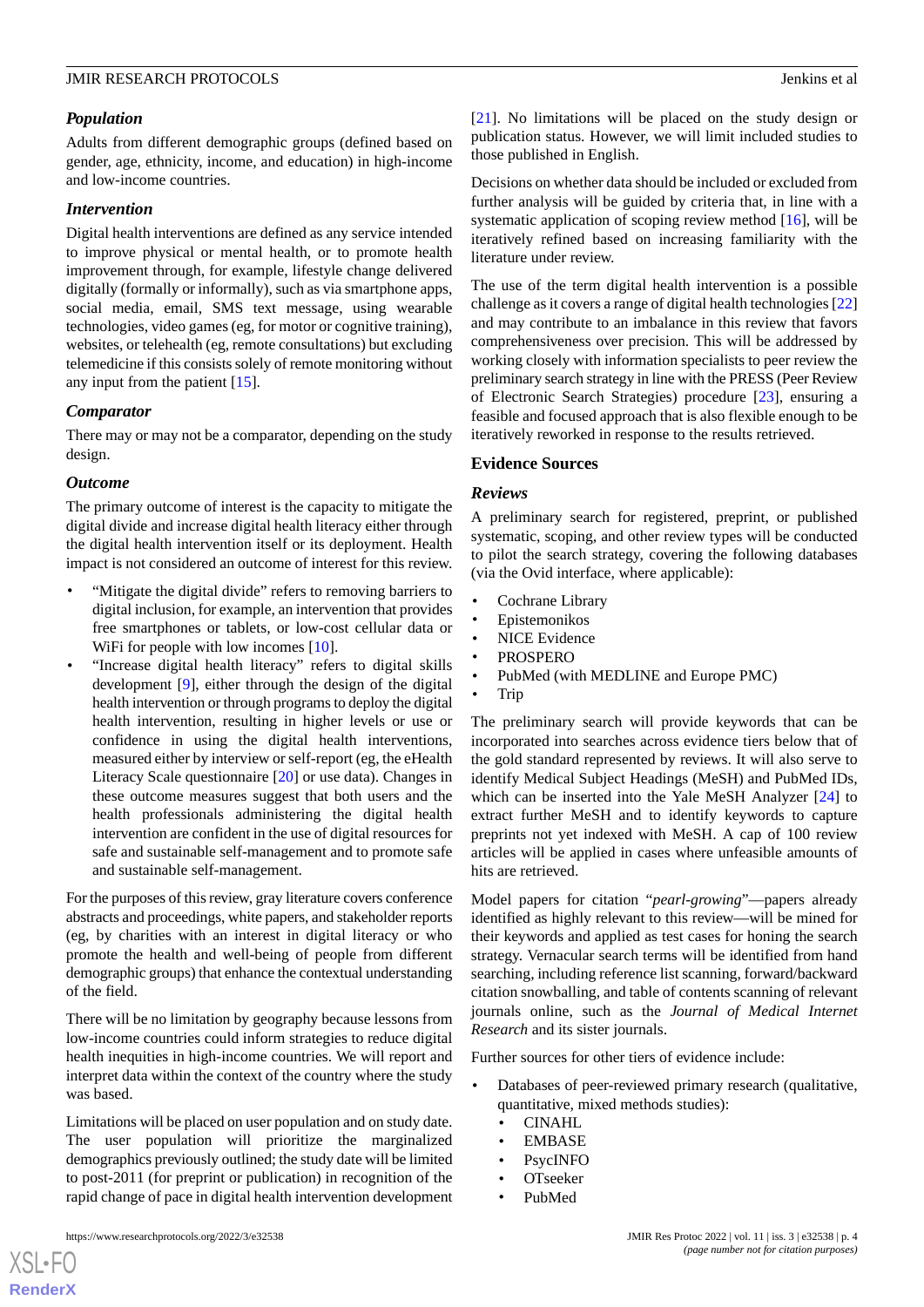- Gray literature
	- Conference Proceedings Citation Index
	- Health Management Information Consortium
	- International HTA Database
	- OpenGrey
	- GreyNet
	- The Grey Literature Report

The Grey Literature Report [[25\]](#page-6-24), available up to 2016, is a key source of gray literature that, unusually, is indexed using MeSH. It may be helpful in providing alternative MeSH to feed back into the search strand for peer-reviewed literature.

Alongside database searching, web searching will be conducted systematically, to the extent that this is feasible given that web searching is vulnerable to changing web content and algorithms [[26\]](#page-6-25). Search terms will be used consistently between database and web searching and screen captures of content, and where available, DOIs will be saved for transparency. Web searching will also support the discovery of human-computer interaction (HCI) literature, which is not reliably indexed in MEDLINE. Searching the HCI literature will be helpful for the provision of further perspectives on design challenges (eg, designing for people with low vision or motor impairments).

# *Web Searching*

The following databases will be used for the web searching: Google Scholar Basic Search UK, with use of the "Cited by" function (see [Figure 2\)](#page-4-0), for the first 100 results retrieved; MedNar Deep Web Search Engine, for the first 100 results retrieved; and Carrot2.

Targeted consultation with experts in digital health intervention design and deployment and digital health intervention users will also be conducted in parallel. This is part of the added value of scoping reviews. Ethics approval is not required for such consultation.

<span id="page-4-0"></span>Figure 2. "Cited by" feature for forward citation snowballing in Google Scholar.

# Evaluating digital health interventions: key questions and approaches E Murray, EB Hekler, G Andersson, LM Collins... - 2016 - Elsevier

Digital health interventions have enormous potential as scalable tools to improve health and healthcare delivery by improving effectiveness, efficiency, accessibility, safety, and personalization. Achieving these improvements requires a cumulative knowledge base to inform development and deployment of digital health interventions. However, evaluations of digital health interventions present special challenges. This paper aims to examine these challenges and outline an evaluation strategy in terms of the research questions needed to ...

Save 99 Cite Cited by 295 Related articles All 18 versions

Showing the best result for this search. See all results

# **Search Strategy**

The following search strategy was used for PubMed (November 2021): (("digital health" OR "digital health intervention\*" OR "DHI" OR "digital rehabilitation") OR "eHealth" OR "mHealth" AND (app OR intervention OR technology) AND (barrier\* OR design OR disparit\* OR divi\* OR engage\* OR exclu\* OR inequ\*)) AND literacy.

This search strategy will be modified by incorporating MeSH and keywords used to index relevant papers and will inform the search strings for parallel searching in Google Scholar Advanced Search UK and MedNar.

Screening of identified literature will follow the recommendations of the JBI [[16\]](#page-6-15). Of the studies and gray literature initially identified from the searches, 25 publications will be selected at random by dividing the total by four (the number of screeners), then selecting every nth paper (where n=the total divided by four) to assign for double-screening of titles, abstracts, or full-text by four reviewers; if there is greater than 75% agreement for included/excluded publications, then the team will continue to screen all of the identified publications. If agreement is 75% or less, we will hold a further training session to resolve differences in interpretation of the criteria and, if necessary, tighten the wording. Further rounds of double-screening and calculation of interrater agreement will

[XSL](http://www.w3.org/Style/XSL)•FO **[RenderX](http://www.renderx.com/)**

continue until we meet concordance. For included publications, study characteristics will be extracted by one author and checked for agreement by a second author, and any uncertainty over data retrieved will be discussed and resolved via consensus with all contributing authors. Retrieval of a model paper [\[27](#page-6-26)] served as the test case for the search strategy.

# **PRISMA-ScR**

The PRISMA-ScR framework will be used to transparently record the selection, deduplication, and screening decision process, supplemented by updated recommendations from Tricco et al [\[28](#page-7-0)]. Gray literature may not be searchable by abstract (due to a lack of abstract fields in the gray literature discovery interfaces), so the PRISMA-ScR flow diagram will be adapted to accommodate this. Critical appraisal, for example, of the underlying evidence informing the studies retrieved, is not generally operationalized in scoping reviews [\[16](#page-6-15)]. Instead, the focus of this review type is on providing as complete a picture as possible of what is currently known about the topic of interest.

# **Data Extraction and Charting**

Data will be extracted from full-text sources relevant to the review question using the JBI data extraction guidance for scoping reviews [[14\]](#page-6-13). If required, missing data will be requested from authors. Google Sheets [[29\]](#page-7-1) will be used to record the initial data extraction of all included sources. In accordance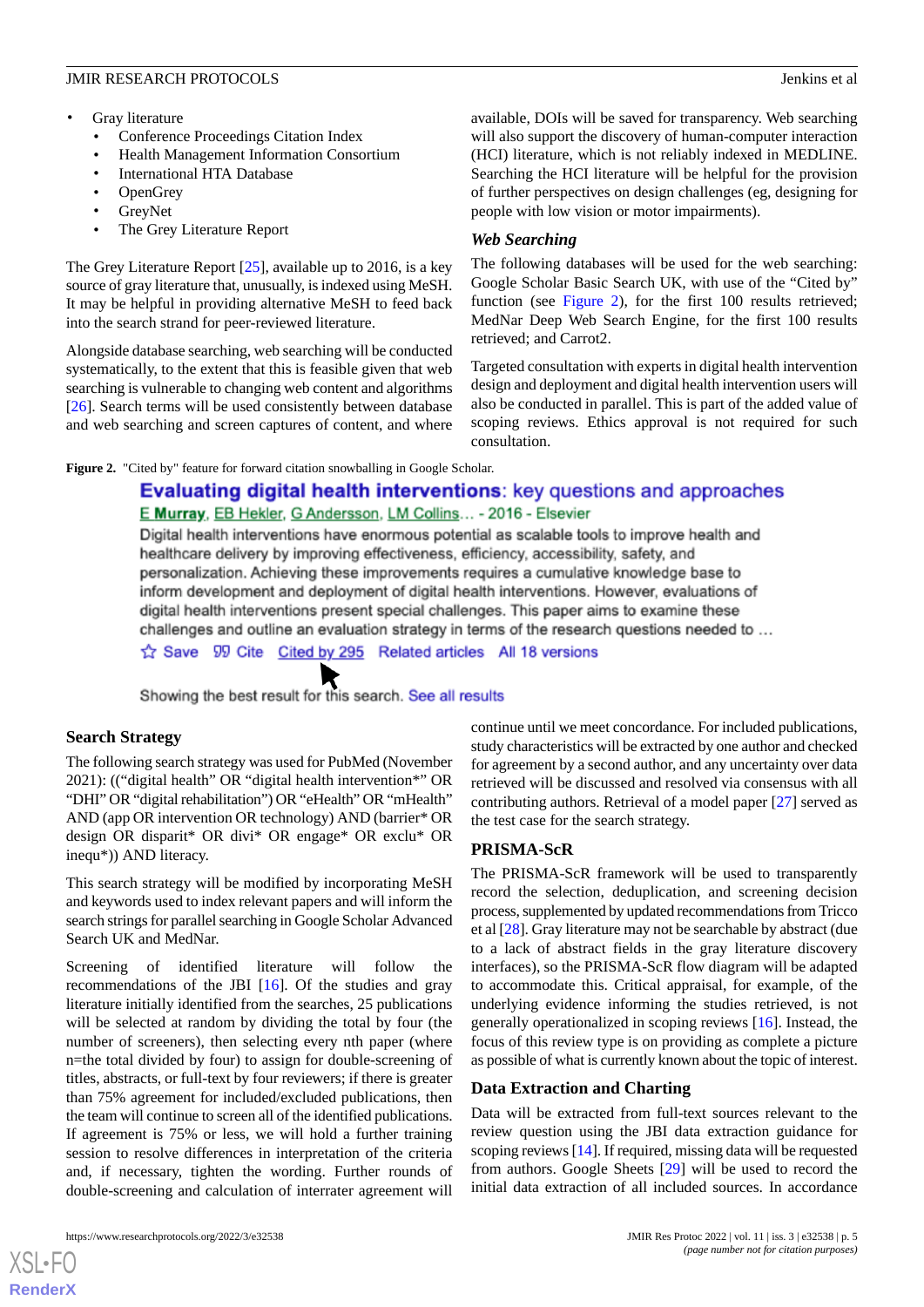with the iterative approach taken by scoping reviews, the following headers will be trialed and refined as needed [\[30](#page-7-2)]:

- **Reference**
- Region and setting of digital health intervention design/deployment
- Study type (qualitative, quantitative, mixed methods, review)
- Funding source
- Stakeholder involvement
- Digital health intervention type
- Digital health intervention purpose
- User population
- Summary of results relevant to this review question

# **Collating, Summarizing, and Reporting Results**

Unlike a systematic review—where evidence sources that do not meet the quality criteria applied are excluded—scoping reviews seek to present an overview of all material reviewed (including gray literature) [[24\]](#page-6-23). We will summarize the results visually [\[30](#page-7-2)] to assist validation of the results by stakeholders (described in the following section) and later dissemination.

# **Consultation Exercise**

In parallel with the aforementioned stages, consultation with stakeholders (eg, representatives from charities, experts in researching digital health interventions, and patients or members of the public) will be conducted to validate emerging results. Stakeholders will be identified both a priori (known to the authors) and iteratively as this review progresses (through their representation in relevant sources).

# *Results*

This systematic scoping review is in progress. The final draft of this review will be submitted by September 2022. We expect to report a narrative summary of the findings of included peer-reviewed primary studies and gray literature that describe differences in the ability of people from different demographic groups or people with lower health literacy or digital health literacy to access and use digital health interventions, and any change in this following specific measures taken by the researchers to make digital health interventions more accessible and usable by people from these groups; and the results of qualitative studies that discuss barriers and facilitators to access and use digital health interventions by people from different demographic groups.

# *Discussion*

This review will present a summary of evidence regarding strategies for optimizing the design and deployment of digital health interventions to mitigate the effects of the digital divide and low digital health literacy on populations disproportionately affected by health inequalities and the digital divide. Its results will inform the design and deployment of digital health interventions at a time when they are more used than ever before and will have wider implications for researchers and policy makers using digital health interventions for health improvement. For example, HCI strategies for developing content for websites and apps, such as use of personas with a range of demographic characteristics (including those of digitally excluded populations) [[31](#page-7-3)[,32](#page-7-4)] and use of video and audio to help people of low health literacy use digital health interventions [[33\]](#page-7-5).

In conclusion, this review is among the first to examine the design and deployment of digital health interventions specifically in the context of the challenges presented by the digital divide and low digital health literacy at individual and systemic levels. The results of this review will support researchers, digital health intervention developers, and HCPs in identifying what works to optimize digital health intervention design and deployment, with the aim of promoting social justice.

# **Acknowledgments**

We would like to acknowledge Sarah Rudd, Clinical Librarian, Library and Knowledge Service, North Bristol NHS Trust (National Health Service); NELFT Library & Knowledge Service (North East London Foundation Trust); the London Searching and Training Forum; Dr William Ricketts, Consultant Respiratory Physician, Barts Health NHS Trust; Dr Paul Pfeffer, Consultant Respiratory Physician, Barts Health NHS Trust and Queen Mary University of London; Deb Smith (PPIE [Patient and Public Involvement and Engagement]); Selena Cox (PPIE); and the Living With Covid Recovery study team.

This study is funded by the National Institute for Health Research (NIHR) Crossprogramme (HS&DR [Health & Social Care Delivery Research]) COVID-19 (project reference NIHR132243). The views expressed are those of the authors and not necessarily those of the NIHR or the Department of Health and Social Care.

This report is independent research supported by the National Institute for Health Research ARC North Thames.

# **Authors' Contributions**

FLH, KB, and EM conceived the initial idea for the review. CLJ developed the protocol, which was then revised and approved by all authors. CLJ, SI, AM, and FLH will conduct the search strategy, screening, extraction, and analysis. CLJ will write up the systematic scoping review paper with support and contribution from all authors.

#### **Conflicts of Interest**

None declared.

#### **References**

| XSL-FO         |  |
|----------------|--|
| <b>RenderX</b> |  |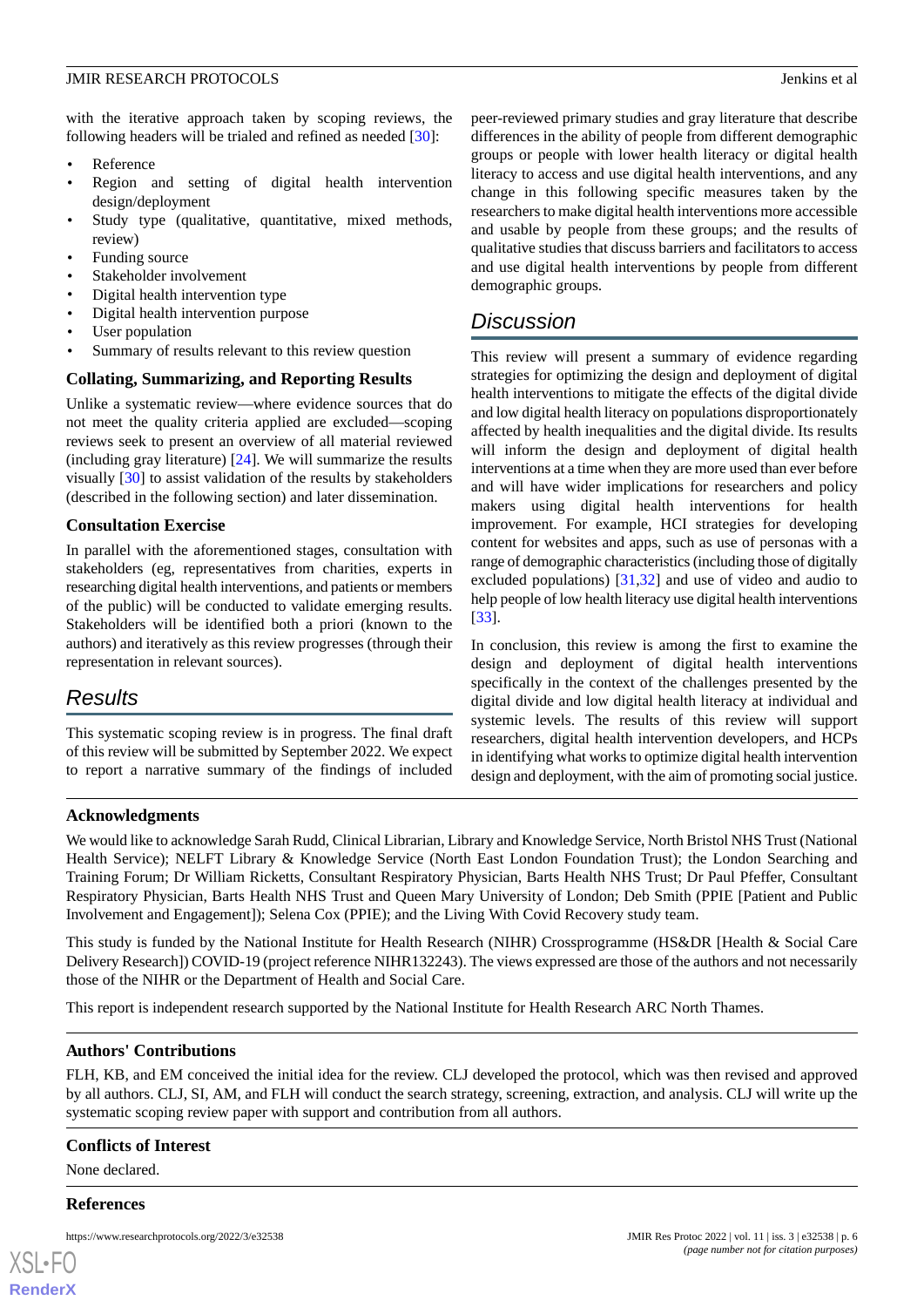- <span id="page-6-0"></span>1. Bambra C, Riordan R, Ford J, Matthews F. The COVID-19 pandemic and health inequalities. J Epidemiol Community Health 2020 Nov;74(11):964-968 [[FREE Full text](http://europepmc.org/abstract/MED/32535550)] [doi: [10.1136/jech-2020-214401\]](http://dx.doi.org/10.1136/jech-2020-214401) [Medline: [32535550\]](http://www.ncbi.nlm.nih.gov/entrez/query.fcgi?cmd=Retrieve&db=PubMed&list_uids=32535550&dopt=Abstract)
- <span id="page-6-2"></span><span id="page-6-1"></span>2. Mueller AL, McNamara MS, Sinclair DA. Why does COVID-19 disproportionately affect older people? Aging (Albany NY) 2020 May 29;12(10):9959-9981 [[FREE Full text\]](https://www.impactaging.com/full/12/9959) [doi: [10.18632/aging.103344](http://dx.doi.org/10.18632/aging.103344)] [Medline: [32470948\]](http://www.ncbi.nlm.nih.gov/entrez/query.fcgi?cmd=Retrieve&db=PubMed&list_uids=32470948&dopt=Abstract)
- <span id="page-6-3"></span>3. Hankivsky O, Kapilashrami A. Intersectionality offers a radical rethinking of covid-19. BMJ Blogs. 2020 May 15. URL: <https://blogs.bmj.com/bmj/2020/05/15/intersectionality-offers-a-radical-rethinking-of-covid-19/> [accessed 2021-11-22]
- 4. Taylor RR, Trivedi B, Patel N, Singh R, Ricketts WM, Elliott K, et al. Post-COVID symptoms reported at asynchronous virtual review and stratified follow-up after COVID-19 pneumonia. Clin Med (Lond) 2021 Jul;21(4):e384-e391 [\[FREE](http://europepmc.org/abstract/MED/34103378) [Full text\]](http://europepmc.org/abstract/MED/34103378) [doi: [10.7861/clinmed.2021-0037](http://dx.doi.org/10.7861/clinmed.2021-0037)] [Medline: [34103378](http://www.ncbi.nlm.nih.gov/entrez/query.fcgi?cmd=Retrieve&db=PubMed&list_uids=34103378&dopt=Abstract)]
- <span id="page-6-5"></span><span id="page-6-4"></span>5. McCartney G, Popham F, McMaster R, Cumbers A. Defining health and health inequalities. Public Health 2019 Jul;172:22-30 [[FREE Full text](https://linkinghub.elsevier.com/retrieve/pii/S0033-3506(19)30107-6)] [doi: [10.1016/j.puhe.2019.03.023\]](http://dx.doi.org/10.1016/j.puhe.2019.03.023) [Medline: [31154234\]](http://www.ncbi.nlm.nih.gov/entrez/query.fcgi?cmd=Retrieve&db=PubMed&list_uids=31154234&dopt=Abstract)
- <span id="page-6-6"></span>6. Williams E, Buck D, Babalola G. What are health inequalities? The King's Fund. 2020 Feb. URL: [https://www.](https://www.kingsfund.org.uk/publications/what-are-health-inequalities) [kingsfund.org.uk/publications/what-are-health-inequalities](https://www.kingsfund.org.uk/publications/what-are-health-inequalities) [accessed 2021-11-24]
- <span id="page-6-7"></span>7. Kawachi I, Subramanian SV, Almeida-Filho N. A glossary for health inequalities. J Epidemiol Community Health 2002 Sep;56(9):647-652 [[FREE Full text](https://jech.bmj.com/lookup/pmidlookup?view=long&pmid=12177079)] [doi: [10.1136/jech.56.9.647\]](http://dx.doi.org/10.1136/jech.56.9.647) [Medline: [12177079\]](http://www.ncbi.nlm.nih.gov/entrez/query.fcgi?cmd=Retrieve&db=PubMed&list_uids=12177079&dopt=Abstract)
- <span id="page-6-8"></span>8. Hart JT. The inverse care law. Lancet 1971 Feb 27;1(7696):405-412 [[FREE Full text](https://linkinghub.elsevier.com/retrieve/pii/S0140-6736(71)92410-X)] [doi: [10.1016/s0140-6736\(71\)92410-x\]](http://dx.doi.org/10.1016/s0140-6736(71)92410-x) [Medline: [4100731\]](http://www.ncbi.nlm.nih.gov/entrez/query.fcgi?cmd=Retrieve&db=PubMed&list_uids=4100731&dopt=Abstract)
- <span id="page-6-9"></span>9. Nutbeam D, Lloyd JE. Understanding and responding to health literacy as a social determinant of health. Annu Rev Public Health 2021 Apr 01;42:159-173. [doi: [10.1146/annurev-publhealth-090419-102529\]](http://dx.doi.org/10.1146/annurev-publhealth-090419-102529) [Medline: [33035427\]](http://www.ncbi.nlm.nih.gov/entrez/query.fcgi?cmd=Retrieve&db=PubMed&list_uids=33035427&dopt=Abstract)
- <span id="page-6-10"></span>10. O'Connor S, Hanlon P, O'Donnell CA, Garcia S, Glanville J, Mair FS. Understanding factors affecting patient and public engagement and recruitment to digital health interventions: a systematic review of qualitative studies. BMC Med Inform Decis Mak 2016 Sep 15;16(1):120 [[FREE Full text](https://bmcmedinformdecismak.biomedcentral.com/articles/10.1186/s12911-016-0359-3)] [doi: [10.1186/s12911-016-0359-3](http://dx.doi.org/10.1186/s12911-016-0359-3)] [Medline: [27630020](http://www.ncbi.nlm.nih.gov/entrez/query.fcgi?cmd=Retrieve&db=PubMed&list_uids=27630020&dopt=Abstract)]
- <span id="page-6-12"></span><span id="page-6-11"></span>11. Kim H, Xie B. Health literacy in the eHealth era: a systematic review of the literature. Patient Educ Couns 2017 Jun;100(6):1073-1082. [doi: [10.1016/j.pec.2017.01.015](http://dx.doi.org/10.1016/j.pec.2017.01.015)] [Medline: [28174067](http://www.ncbi.nlm.nih.gov/entrez/query.fcgi?cmd=Retrieve&db=PubMed&list_uids=28174067&dopt=Abstract)]
- <span id="page-6-13"></span>12. Ageing: science, technology and healthy living. United Kingdom Parliament. URL: [https://publications.parliament.uk/pa/](https://publications.parliament.uk/pa/ld5801/ldselect/ldsctech/183/18308.htm#_idTextAnchor124) [ld5801/ldselect/ldsctech/183/18308.htm#\\_idTextAnchor124](https://publications.parliament.uk/pa/ld5801/ldselect/ldsctech/183/18308.htm#_idTextAnchor124) [accessed 2022-11-24]
- <span id="page-6-14"></span>13. The digital age: new approaches to supporting people in later life get online. Centre for Ageing Better. 2018. URL: [https:/](https://ageing-better.org.uk/publications/digital-age) [/ageing-better.org.uk/publications/digital-age](https://ageing-better.org.uk/publications/digital-age) [accessed 2021-11-24]
- <span id="page-6-15"></span>14. Aromataris E, Munn Z, editors. JBI Manual for Evidence Synthesis. Australia: JBI; 2020.
- 15. Rethlefsen ML, Kirtley S, Waffenschmidt S, Ayala AP, Moher D, Page MJ, PRISMA-S Group. PRISMA-S: an extension to the PRISMA Statement for Reporting Literature Searches in Systematic Reviews. Syst Rev 2021 Jan 26;10(1):39 [\[FREE](https://systematicreviewsjournal.biomedcentral.com/articles/10.1186/s13643-020-01542-z) [Full text\]](https://systematicreviewsjournal.biomedcentral.com/articles/10.1186/s13643-020-01542-z) [doi: [10.1186/s13643-020-01542-z\]](http://dx.doi.org/10.1186/s13643-020-01542-z) [Medline: [33499930\]](http://www.ncbi.nlm.nih.gov/entrez/query.fcgi?cmd=Retrieve&db=PubMed&list_uids=33499930&dopt=Abstract)
- <span id="page-6-17"></span><span id="page-6-16"></span>16. Peters MDJ, Godfrey C, McInerney P, Munn Z, Tricco AC, Khalil H. Chapter 11: scoping reviews. JBI Global Wiki. 2020. URL: <https://jbi-global-wiki.refined.site/space/MANUAL/3283910770/Chapter+11%3A+Scoping+reviews> [accessed 2022-11-24]
- <span id="page-6-18"></span>17. Levac D, Colquhoun H, O'Brien KK. Scoping studies: advancing the methodology. Implement Sci 2010 Sep 20;5:69 [\[FREE](https://implementationscience.biomedcentral.com/articles/10.1186/1748-5908-5-69) [Full text\]](https://implementationscience.biomedcentral.com/articles/10.1186/1748-5908-5-69) [doi: [10.1186/1748-5908-5-69\]](http://dx.doi.org/10.1186/1748-5908-5-69) [Medline: [20854677](http://www.ncbi.nlm.nih.gov/entrez/query.fcgi?cmd=Retrieve&db=PubMed&list_uids=20854677&dopt=Abstract)]
- <span id="page-6-19"></span>18. Caldwell SE, Mays N. Health Res Policy Syst 2012 Oct 15;10:32 [\[FREE Full text](https://health-policy-systems.biomedcentral.com/articles/10.1186/1478-4505-10-32)] [doi: [10.1186/1478-4505-10-32](http://dx.doi.org/10.1186/1478-4505-10-32)] [Medline: [23067208](http://www.ncbi.nlm.nih.gov/entrez/query.fcgi?cmd=Retrieve&db=PubMed&list_uids=23067208&dopt=Abstract)]
- <span id="page-6-20"></span>19. Foster ED, Deardorff A. Open Science Framework (OSF). J Med Libr Assoc 2017 Apr 04;105(2):1. [doi: [10.5195/jmla.2017.88\]](http://dx.doi.org/10.5195/jmla.2017.88)
- <span id="page-6-21"></span>20. Norman CD, Skinner HA. eHEALS: The eHealth Literacy Scale. J Med Internet Res 2006 Nov 14;8(4):e27 [\[FREE Full](https://www.jmir.org/2006/4/e27/) [text](https://www.jmir.org/2006/4/e27/)] [doi: [10.2196/jmir.8.4.e27\]](http://dx.doi.org/10.2196/jmir.8.4.e27) [Medline: [17213046\]](http://www.ncbi.nlm.nih.gov/entrez/query.fcgi?cmd=Retrieve&db=PubMed&list_uids=17213046&dopt=Abstract)
- <span id="page-6-22"></span>21. Patrick K, Hekler EB, Estrin D, Mohr DC, Riper H, Crane D, et al. The pace of technologic change: implications for digital health behavior intervention research. Am J Prev Med 2016 Nov;51(5):816-824. [doi: [10.1016/j.amepre.2016.05.001](http://dx.doi.org/10.1016/j.amepre.2016.05.001)] [Medline: [27745681](http://www.ncbi.nlm.nih.gov/entrez/query.fcgi?cmd=Retrieve&db=PubMed&list_uids=27745681&dopt=Abstract)]
- <span id="page-6-24"></span><span id="page-6-23"></span>22. Soobiah C, Cooper M, Kishimoto V, Bhatia RS, Scott T, Maloney S, et al. Identifying optimal frameworks to implement or evaluate digital health interventions: a scoping review protocol. BMJ Open 2020 Aug 13;10(8):e037643 [[FREE Full](https://bmjopen.bmj.com/lookup/pmidlookup?view=long&pmid=32792444) [text](https://bmjopen.bmj.com/lookup/pmidlookup?view=long&pmid=32792444)] [doi: [10.1136/bmjopen-2020-037643\]](http://dx.doi.org/10.1136/bmjopen-2020-037643) [Medline: [32792444](http://www.ncbi.nlm.nih.gov/entrez/query.fcgi?cmd=Retrieve&db=PubMed&list_uids=32792444&dopt=Abstract)]
- <span id="page-6-26"></span><span id="page-6-25"></span>23. McGowan J, Sampson M, Salzwedel DM, Cogo E, Foerster V, Lefebvre C. PRESS Peer Review of Electronic Search Strategies: 2015 Guideline Statement. J Clin Epidemiol 2016 Jul;75:40-46 [[FREE Full text](https://linkinghub.elsevier.com/retrieve/pii/S0895-4356(16)00058-5)] [doi: [10.1016/j.jclinepi.2016.01.021\]](http://dx.doi.org/10.1016/j.jclinepi.2016.01.021) [Medline: [27005575](http://www.ncbi.nlm.nih.gov/entrez/query.fcgi?cmd=Retrieve&db=PubMed&list_uids=27005575&dopt=Abstract)]
- 24. Grossetta Nardini HK, Wang L. Yale MeSH Analyzer. URL:<https://mesh.med.yale.edu/> [accessed 2021-11-22]
- 25. Grey Literature Report. 2021. URL:<http://greylit.org/> [accessed 2021-11-22]
- 26. Bethel A, Briscoe S, Rogers M. Searching for grey literature. University of Exeter. 2019 Mar 20. URL: [https://medicine.](https://medicine.exeter.ac.uk/media/universityofexeter/medicalschool/research/pentag/documents/Grey_Lit.pdf) [exeter.ac.uk/media/universityofexeter/medicalschool/research/pentag/documents/Grey\\_Lit.pdf](https://medicine.exeter.ac.uk/media/universityofexeter/medicalschool/research/pentag/documents/Grey_Lit.pdf) [accessed 2021-11-25]
- 27. Rowsell A, Muller I, Murray E, Little P, Byrne CD, Ganahl K, et al. Views of people with high and low levels of health literacy about a digital intervention to promote physical activity for diabetes: a qualitative study in five countries. J Med Internet Res 2015 Oct 12;17(10):e230 [[FREE Full text\]](https://www.jmir.org/2015/10/e230/) [doi: [10.2196/jmir.4999](http://dx.doi.org/10.2196/jmir.4999)] [Medline: [26459743\]](http://www.ncbi.nlm.nih.gov/entrez/query.fcgi?cmd=Retrieve&db=PubMed&list_uids=26459743&dopt=Abstract)

[XSL](http://www.w3.org/Style/XSL)•FO **[RenderX](http://www.renderx.com/)**